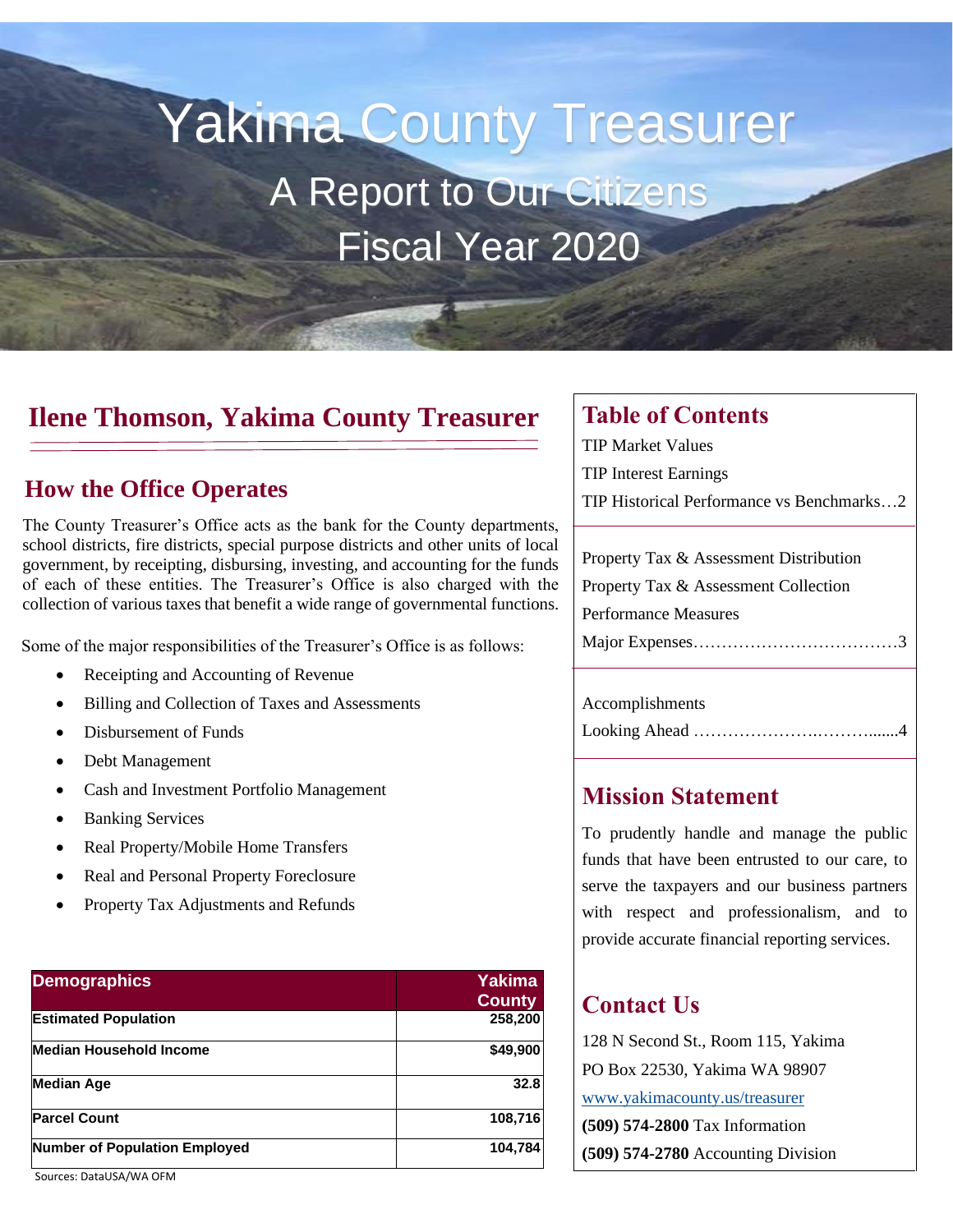### A Report to Our Citizens Fiscal Year 2020

#### **Treasurer's Investment Pool Interest Earnings**



This comparison of Interest Earnings shows the performance of the TIP in generating additional revenue for the districts and departments within Yakima County. The amount generated in 2020 was \$6,840,658 compared to \$10,607,556 in 2019. The decrease of earnings is primarily due to the Federal Reserve reducing Fed Funds to 0.25% in an effort to assist in the economic impact of the Coronavirus.





#### **Jan 2020 Feb 2020 Mar 2020 Apr 2020 May 2020 Jun 2020 Jul 2020 Aug 2020 Sep 2020 Oct 2020 Nov 2020 Dec 2020 County Pool (TIP) 2.05%2.02%1.90%1.64%1.40%1.43%1.41%1.30%1.21%1.13%0.98%1.09% State Pool (LGIP) 1.73%1.69%1.29%0.80%0.51%0.37%0.32%0.26%0.21%0.19%0.17%0.16% ML (1-3 yrs) 12MMA 1.87%1.73%1.56%1.38%1.23%1.10%0.95%0.83%0.70%0.58%0.46%0.34% 0.01% 0.26% 0.51% 0.76% 1.01% 1.26% 1.51% 1.76% 2.01% 2.26% Rate County Pool (TIP) -**  $\frac{1}{2}$  -  $\frac{1}{2}$  -  $\frac{1}{2}$  -  $\frac{1}{2}$  -  $\frac{1}{2}$  -  $\frac{1}{2}$  -  $\frac{1}{2}$  -  $\frac{1}{2}$  -  $\frac{1}{2}$  -  $\frac{1}{2}$  -  $\frac{1}{2}$  -  $\frac{1}{2}$  -  $\frac{1}{2}$  -  $\frac{1}{2}$  -  $\frac{1}{2}$  -  $\frac{1}{2}$  -  $\frac{1}{2}$ **L.G.I.P. 37.25% US Treasury Bonds & Notes 7.91% Certificates of Deposit 3.32% Municipal Bonds & Notes 2.55% Federal Agency Securities 48.97%**

### **Treasurer's Investment Pool Asset Allocation**

This graph is a breakdown of fair market values by types of securities in which the pool is invested in.

### **Pool Interest**

#### **Rate Comparison**

This graph is a comparison of the monthly earnings rates of the Treasurer's Investment Pool (TIP) versus the Merrill Lynch 1-3 year US Treas/Agency Index (ML) and the State Local Governement Investment Pool (LGIP).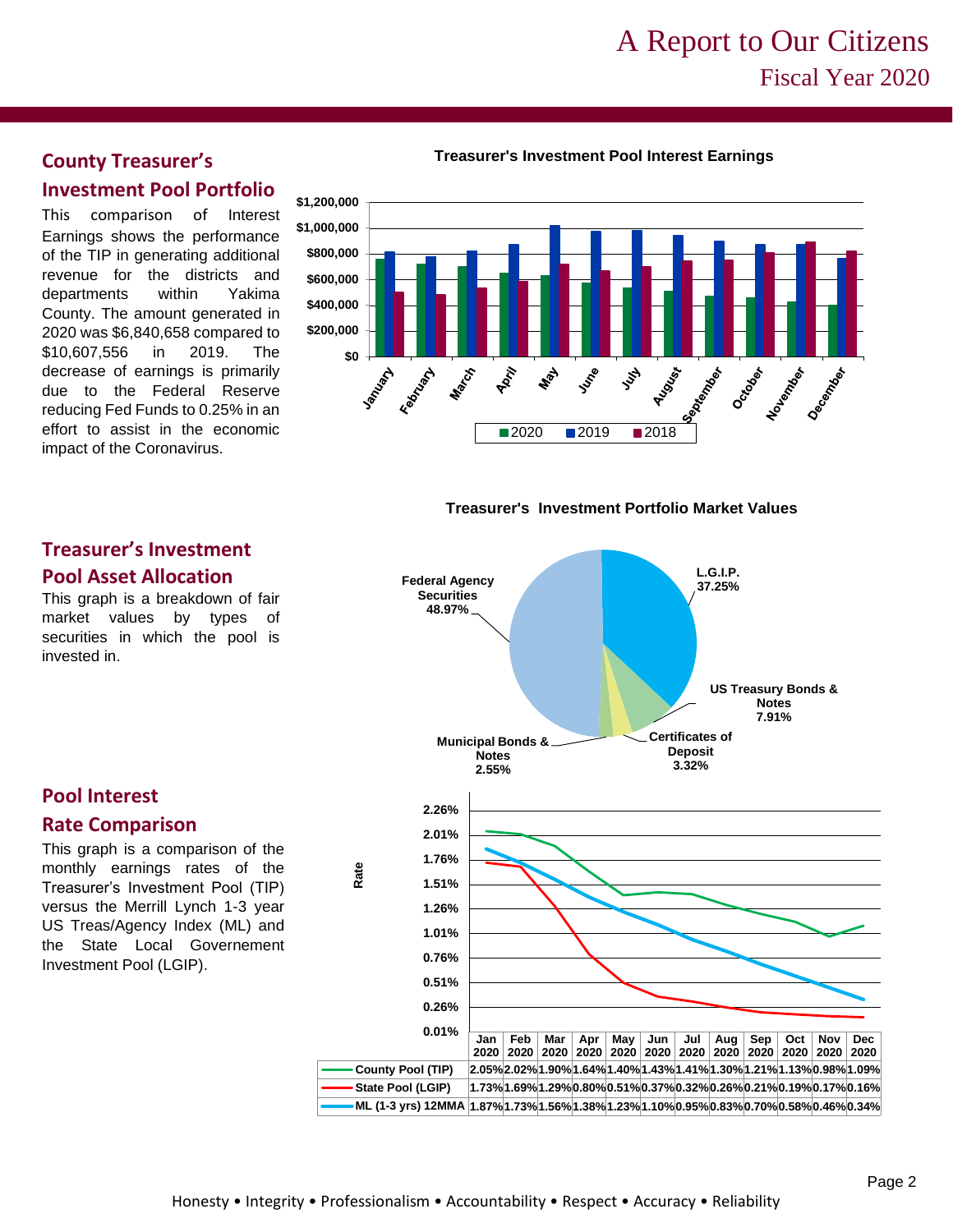### A Report to Our Citizens Fiscal Year 2020

### *Distribution of Property Tax and Assessments*

| Taxes &<br><b>Assessments</b> | 2020        | 2019          |
|-------------------------------|-------------|---------------|
| State School                  | 64,498,119  | \$51,127,086  |
| Local School                  | 80,507,460  | 61,870,597    |
| Yakima County                 | 29,678,793  | 28,807,423    |
| County Road                   | 13,460,004  | 13,085,645    |
| <b>County Flood</b>           | 1,591,648   | 1,546,155     |
| <b>Fire Districts</b>         | 10,523,119  | 9,672,594     |
| Cities & Towns                | 31,666,085  | 30,339,598    |
| <b>EMS</b>                    | 4,376,940   | 4,251,699     |
| <b>Other Districts</b>        | 9,282,767   | 9,106,052     |
| Special<br>Assessments        | 10,983,573  | 10,522,454    |
| Total                         | 256,568,508 | \$220,329,303 |



**Other Districts:** Library, Port and Park Districts **Special Assessment Districts:** Irrigation, Conservation, Mosquito, Diking, Drainage, Weed, Stormwater, Horticulture, County Road and Local Improvement Districts and State Forest Patrol Assessments

| <b>Property Tax and Assessment Collection</b><br>(includes current year and delinquent taxes) |                                        |                            |                                     |                             |  |  |  |
|-----------------------------------------------------------------------------------------------|----------------------------------------|----------------------------|-------------------------------------|-----------------------------|--|--|--|
| <b>YEAR</b>                                                                                   | <b>Beginning</b><br><b>Outstanding</b> | Total<br><b>Collection</b> | <b>Ending</b><br><b>Outstanding</b> | Percentage<br>of Collection |  |  |  |
| 2020                                                                                          | \$264,547,545                          | \$256,568,508              | \$7,979,037                         | 96.98%                      |  |  |  |
| 2019                                                                                          | \$227,570,710                          | \$220,329,303              | \$7,241,407                         | 96.82%                      |  |  |  |
| 2018                                                                                          | \$235,165,528                          | \$227,926,966              | \$7,238,562                         | 96.92%                      |  |  |  |
| 2017                                                                                          | \$212,706,949                          | \$205,481,768              | \$7,225,181                         | 96.60%                      |  |  |  |

### **Selected Performance Measures**

Below is the data on selected Treasurer's Office services provided in the previous fiscal years. The amount of production completed annually varies depending on the citizens within Yakima County, as well as the multiple district and departments that we service.

| <b>Governmental Activities</b>         | 2020  | 2019  | 2018  |
|----------------------------------------|-------|-------|-------|
| <b>Property Tax Record Adjustments</b> | 2.125 | 2.320 | 2.637 |
| Real Estate Excise Tax Affidavits      | 7.103 | 7.008 | 7.156 |
| <b>Property Tax Refunds</b>            | 2.376 | 2.105 | 2,286 |



*\*Other Services include: Armored car, technology services, courthouse security, postage, telephones, advertising, rent, insurance, repairs and maintenance.*

Independent Audit: The Yakima County Treasurer's Office does not issue separate financial statements; however, the Treasurer's Office contributes to a major portion of the analysis and statements included in the Yakima County Annual Comprehensive Financial Report (ACFR). The 2020 audit report on Yakima County's ACFR has not been issued as of the date of this report. Complete financial information can be found at Yakima County's website: http://www.yakimacounty.us.